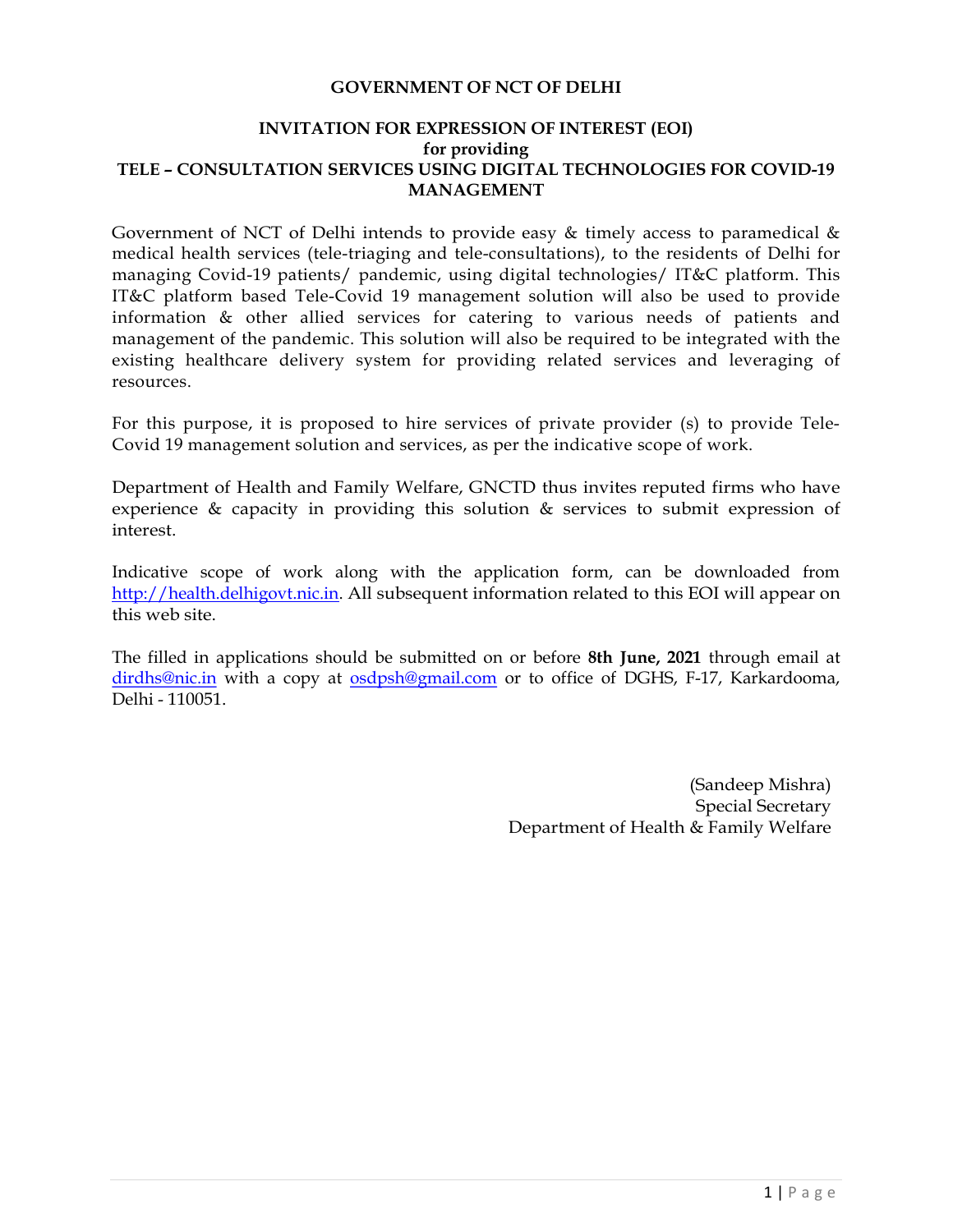## DEPARTMENT OF HEALTH & FAMILY WELFARE, GOVERNMENT OF NCT OF DELHI 9TH LEVEL, A-WING, DELHI SECRETARIAT, I.P. ESTATE, NEW DELHI – 110 002

No. Dated:

### APPLICATION FOR EXPRESSION OF INTEREST

## for providing

## TELE – CONSULTATION SERVICES USING DIGITAL TECHNOLOGIES FOR COVID-19 MANAGEMENT

- 1.1. Government of Delhi intends to provide easy  $\&$  timely access to paramedical  $\&$ medical health services (tele-triaging and tele-consultation), to the residents of Delhi for managing Covid-19, using digital technologies/ IT&C platform. This IT&C platform based Tele-Covid 19 management solution will also be used to provide information & other allied services for catering to various needs of patients and management of the pandemic. This solution will also be required to be integrated with the existing healthcare delivery system for providing related services and leveraging of resources.
- 1.2. For this purpose, it is proposed to hire services of private provider(s) to Tele-Covid-19 management solution and services, as per the indicative scope of work.
- 1.3. Indicative scope of work is provided along with the application form and all subsequent information related to this EOI will appear on the web site http://health.delhigovt.nic.in.
- 1.4. The filled in applications should be submitted on or before 8th June, 2021 through email at dirdhs@nic.in with a copy at osdpsh@gmail.com or to office of DGHS, F-17, Karkardooma, Delhi - 110051.
- 1.5. It may be noted that Department may either outsource the entire end to end solution through one vendor or may outsource different modules / services from different providers depending upon suitability/adaptability with the current system and solution/service provided/offered. Further more than one provider may be engaged (empaneled) to provide identified package of services in order to meet the demand. In case of multiple providers, it will be required that all solutions are seamlessly integrated with each other including those available with department. The complete architecture / workflow along with output based services to be procured shall be decided by department at the RFP stage.
- 1.6. The purpose of EOI is to identify the existing/readily available and easily customizable solutions available and to get inputs from private partners to firm up the design and scope of outsourcing of services.
- 1.7. It may be noted that this is not an invitation of proposals. The criteria for short listing and selection of preferred provider(s) will be defined subsequently through an open and transparent bidding process.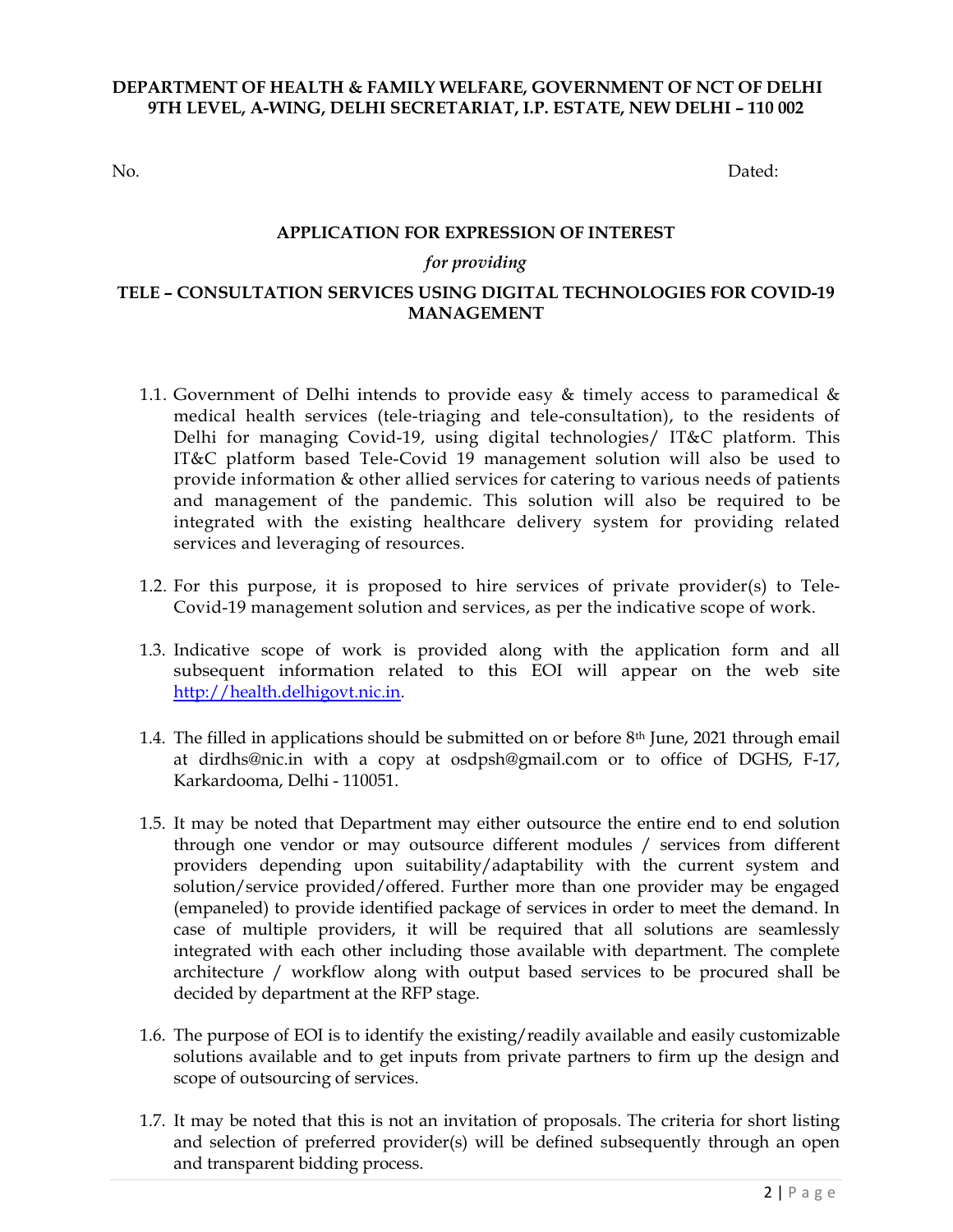- 1.8. All the submissions will be the property of the DoHFW, without any claim whatsoever on propriety of submitted documents and information.
- 1.9. A consultative workshop of the interest firms shall be convened in auditorium of Delhi Secretariat, I. P. Estate, New Delhi - 02 on 10<sup>th</sup> June, 2021 at 02:00 p.m. The purpose of the workshop will be to seek suggestions on key aspects of the proposed arrangements. The applicants shall be intimated individually regarding time slots for making their presentations, if any.
- 1.10.The firm shall bear all costs and expenditure incurred and / or to be incurred by it in connection with its expression of Interest including preparation, mailing and submission of its interest and for subsequent workshops / presentations if any. The DoHFW will in no case be responsible or liable to the Firms for their incurring any such cost, expenditure etc. regardless of the conduct or outcome of the EOI process.
- 1.11. For any clarifications/Information, may please contact, Dr. Sanjay Agarwal, OSD (H&FW), DoHFW, GNCTD at osdpsh@gmail.com. Kindly mention contact details in mail.

# 2. WHO CAN EXPRESS INTEREST

The firm interested to express interest

- a) Should be a recognized business entity ( Company / Societies / Trust / Firm)
- b) Should have sufficient experience and capacity in providing Tele-calling services including Tele medicine in India particularly for Covid-19 patients under home isolation.
- c) Should be capable to develop a required solution for the proposed services either independently or through tie up with other firms (Consortium).
- d) Should be financially capable

# 3. FORMAT FOR EXPRESSING INTEREST

- 1. Name of the applicant Firm:
- 2. Type of Business Entity:
- 3. Year of establishment / incorporation
- 4. Registration details about the constitution of Firms
- 5. Name of the Chief Functionary:
- 6. Address of the Registered Office:
- 7. Address of the Delhi / NCR Office:
- 8. Telephone Nos. of contact person:
- 9. E-mail for correspondence:
- 10. Turnover for last 3 years (for each year)
- 11. Net worth as on date
- 12. Credentials / Experience of providing tele-calling services including tele-medicine services. (services provided and duration since provided)
- 13. Total number of lines operational for inbound calls.
- 14. Total Number of tele-calling seats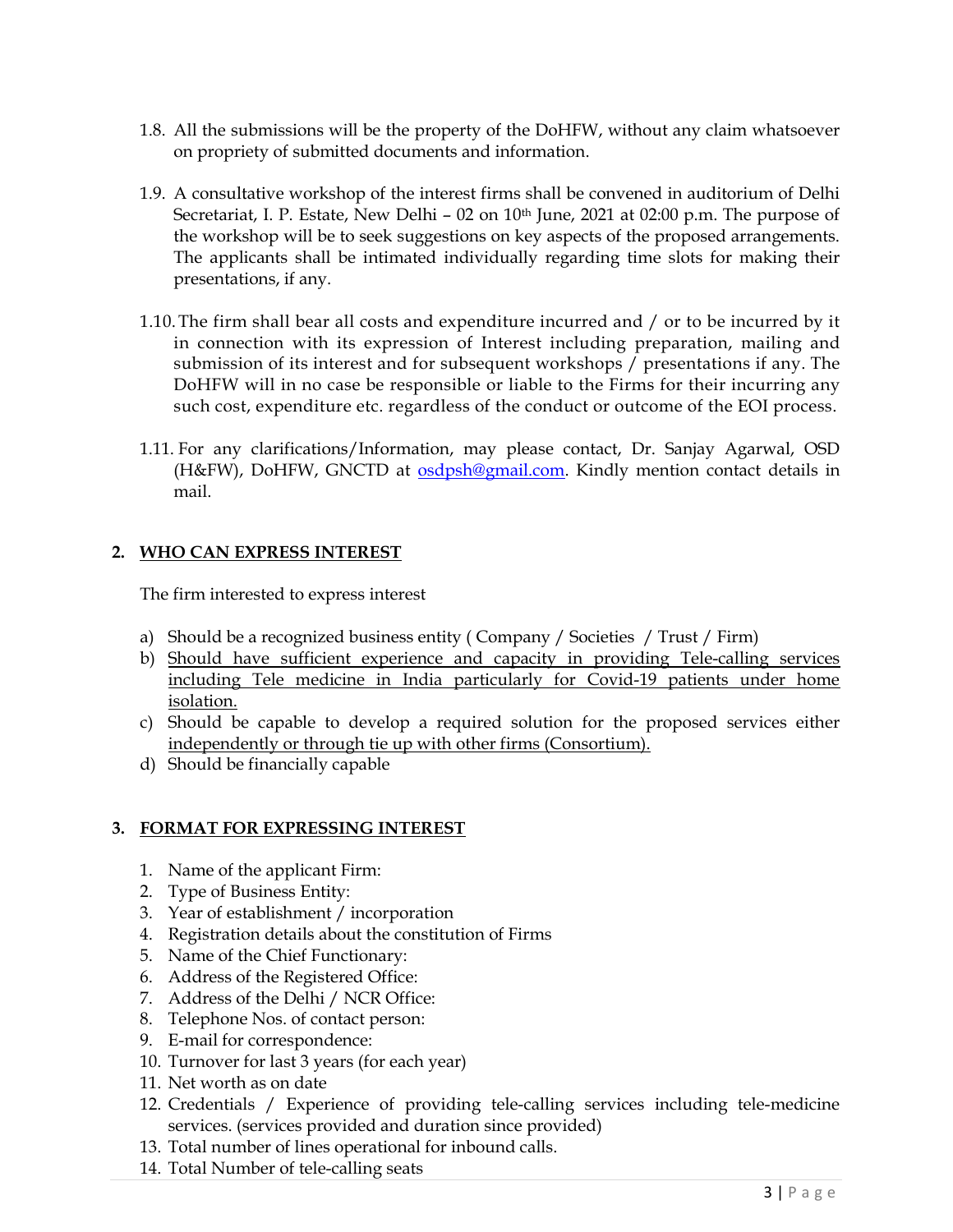- 15. Maximum capacity to attend inbound tele-calls per day
- 16. Maximum capacity to make outbound tele-calls per day
- 17. Maximum capacity for doing tele-triaging per day
- 18. Maximum capacity for tele-consultations per day
- 19. Total number of paramedics on roll and deployed per shift
- 20. Total number of Doctors on roll and deployed per shift
- 21. IT solution / platform used (brief description of workflow / MIS reports generated)
- 22. Detailed proposal including suggestions for proposed Tele-Covid 19 management solution covering
	- a) Proposed IT solution / architecture along with work flow for tele-Covid 19 management system. It should clearly mention all the modules /broad services (along with seamless integration of modules) that will be provided for managing covid 19 patients and pandemic, through this platform.
	- b) Assumptions for system design  $&$  smooth operation
		- i. likely demand for each type of services at various per day/cumulative case load levels during pandemic (scenarios as per historical data and forecasting models).
		- ii. Total number of daily calls at various levels of case loads; likely no calls requiring tele- triaging; likely number of calls requiring tele-consultation, likely number of calls for other services, likely number of patients require home isolation or hospitalization at various pandemic scenarios;
		- iii. work load handling capacity for each type of manpower / service; total call processing capacity per tele-call seat, how many tele-triaging can be done by each paramedic; how many tele-consultation can be handled by each doctor;
		- iv. other assumptions
	- c) Based on assumptions above, plan for recruiting &scheduling of call center staff/ paramedical/doctors to meet daily demand for tele-triaging & tele-consultation during various levels/peak of patient load (as per forecasting models and various scenarios of caseloads)
	- d) Plan to keep track of patient health status including but not limited to Electronic Medical Record(EMR).
	- e) Mechanism for inter linking ambulance services, lab services and delivery of medicines as per prescription provided through tele-consultation services.
	- f) Plan for integration with existing government healthcare system for patient care services like linkage with district health structures for home visits / lab tests / supply of medical logistics.
	- g) MIS Plan for actionable reports required at various levels.
	- h) Please enlist various reports system should generate.
	- i) Financial feasibility including expected basis for charges (minimum baseline payments/pay per service provided/ Mechanism to verifying services provided for payment purposes etc.
	- j) The dashboard design and key indicators.
	- k) KPI metric for monitoring the provision and performance of services based on objective and verifiable parameters
	- l) Any Innovative ideas

Special Secretary Department of Health & Family Welfare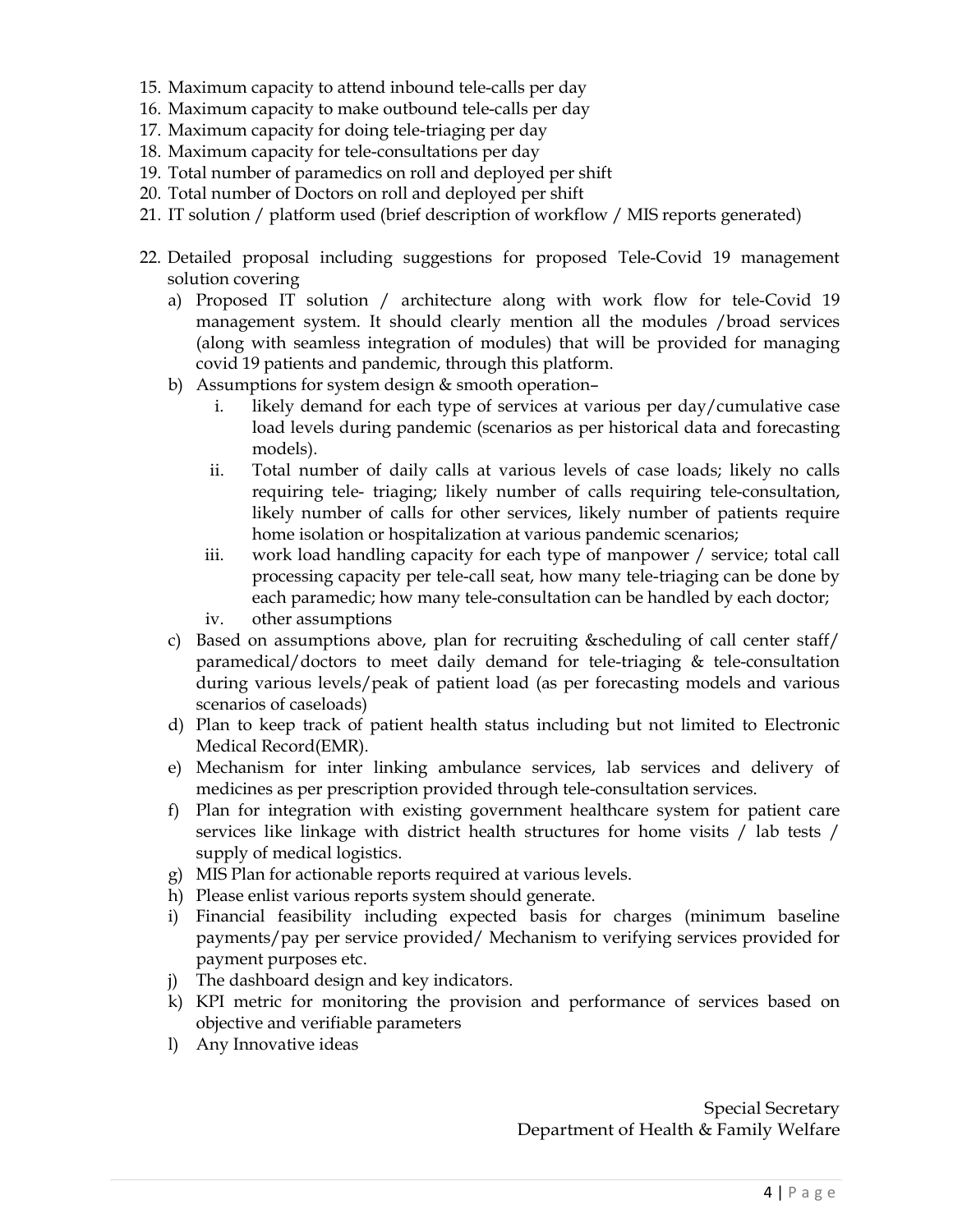# Indicative features of proposed solution & services to be provided

- 1. Tele–Covid–19 management solution will provide Covid-19 related services to Delhi citizens suspected and/or suffering from Covid-19 and also develop an effective mechanism to monitor the day-to-day progress of patients.
- 2. The service provider shall have a ready and customizable IT & communication based solution & which will be modular, service oriented and scalable. The solution shall cover following but not limited to under mentioned modules/services.
- 3. GNCTD will procure services (based on output specifications) and pay per verified service provided (like tele-calls attended, tele-triaging done or tele-consulations done etc).A minimum assured availability based payments can be considered. The payment terms and conditions will be defined in RFP.
- 4. This tele-covid 19 management system can be accessed through a common number and various channels by the Public. For this adequate number of lines (with provisions of scaling up / reserve lines) will be established to cater to the peak load during pandemic period
- 5. The inbound calls will be segregated on the basis of information/service sought. The citizen will be provided services or will be suitably connected with the identified information/service provider. The tele-center shall (if required)be able to address queries related to ambulance; O2 availability; hospital beds, medicines, etc. and for which it will source data from identified databases/agencies
- 6. The system shall access ICMR data or data from other sources including department run call centers etc. for identifying, triaging and managing covid 19 positive / suspected cases requiring Covid-19 management.
- 7. Provider will make immediate outbound call (day one calling) as soon as data is available on ICMR / other portals
- 8. The system should have module for triaging of patients into pre-defined categories based on triaging parameters and guidelines. Based on triaging it will identify patients fit for Home isolation/ isolation at Covid Care Centers/ transfer to Covid Health Centre / transfer to hospitals and quarantine of contacts as per existing protocols/Guidelines.
- 9. The patients identified for home based care will be assigned to identified pool of doctors for regular tele-consultation/video consultation (outbound calls) as per the guidelines /agreed upon protocols.
- 10. The service provider shall ensure that tele-consultation services are commenced within a 01 hour from being assigned patients.
- 11. COVID 19 positive patient under home care will be followed up on a daily basis and necessary parameters will be entered/updated in EMR.
- 12. The tele-center shall provide facility for outbound calls to patients in home isolation & address queries & concerns; guide on essential care/usage of medical devices etc.
- 13. There shall be facility for receiving inbound calls from Covid-19 positive patients in case of emergency / queries
- 14. System will capture Hospital bed status and coordinate for shifting patients requiring hospitalization at any stage.
- 15. The patients requiring hospitalization shall be facilitated in securing admission in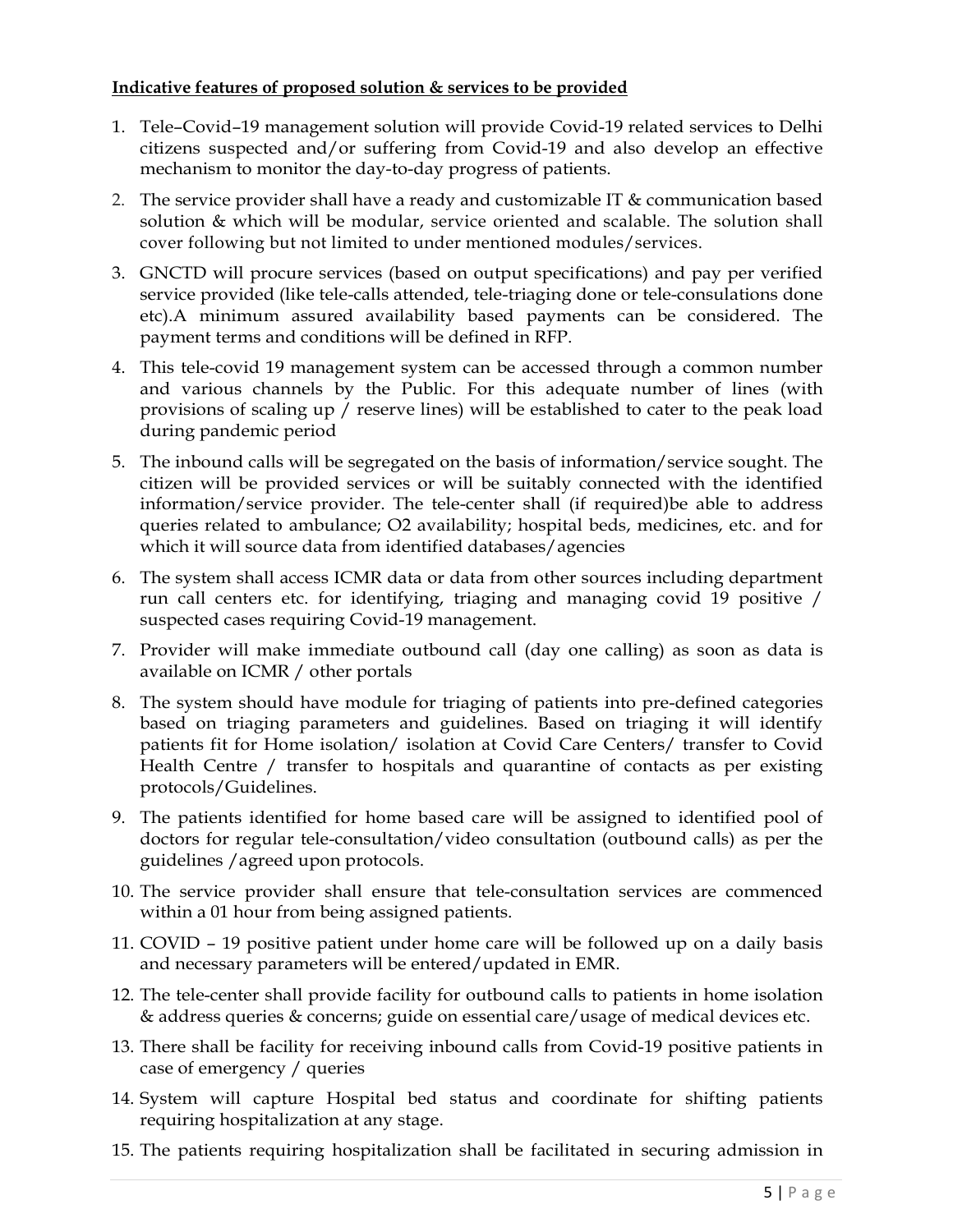Covid facilities & also coordinate with ambulance service.

- 16. Access to EMR & prescriptions shall be provided to the patient as well as various service providers including at command centers, district authorities, dispensaries, field workers and at department level as an integrated system through various channels.
- 17. The platform can be accessed by various stakeholders from multiple devices to capture/update data or view reports.
- 18. The solution /platform shall be extended for use by the department to provide services including tele-consultation or triaging by deploying its own manpower / volunteers
- 19. The service provider shall extend for use platform/ modules by government health infrastructure (including ambulance services) for providing ancillary services for Covid-19 management like Lab services, home visits, distribution of medicines and other supplies, provision of ambulances, admission in hospitals. For this it will provide customized features.
- 20. The critical alerts will be generated and notified to the doctors/ other stakeholders including command and control structures through various channels – sms, WA, emails, phone calls,
- 21. Provider will interface / integrate with government systems / platforms where required.
- 22. The provider shall develop and provide interfaces to feed data by government staff as required.
- 23. Dashboard shall be extended for use by all stakeholders, through which queries or requests can be raised for provision of service and vice versa
- 24. The tele-center shall integrate / provide reports & coordinate with State/ District based command/ control centers.
- 25. The tele-covid center shall be suitably  $\&$  adequately staffed with qualified and experienced tele-callers, paramedics and doctors (including specialists – pulmonologists, psychiatrists, critical care experts, intensivists, gastroenterologists, cardiologists etc) to respond and provide identified services. Arrangement for adequate numbers of paramedical/doctors required at various peak levels shall be made by Service Provider.
- 26. The system design needs to be scalable based on surge and demand and should particularly be able to respond to peak demand during pandemic. If required for effective management of pandemic situation, and to meet demand beyond capacity to handle, provider may engage services of other firms to use its platform and provide envisaged services on its behalf at terms and conditions approved by department
- 27. The Service Provider shall provide a secure online real time web based system (including MIS for various levels) required for such tele-services.
- 28. Development / installation of necessary software, testing & commissioning of IT platform as well as operation and day to day maintenance shall be the sole responsibility of the Service Provider.
- 29. The Service Provider shall prepare, evolve and follow Standard Operating Procedures (SOP) regarding all operational aspects which shall be shared (for prior